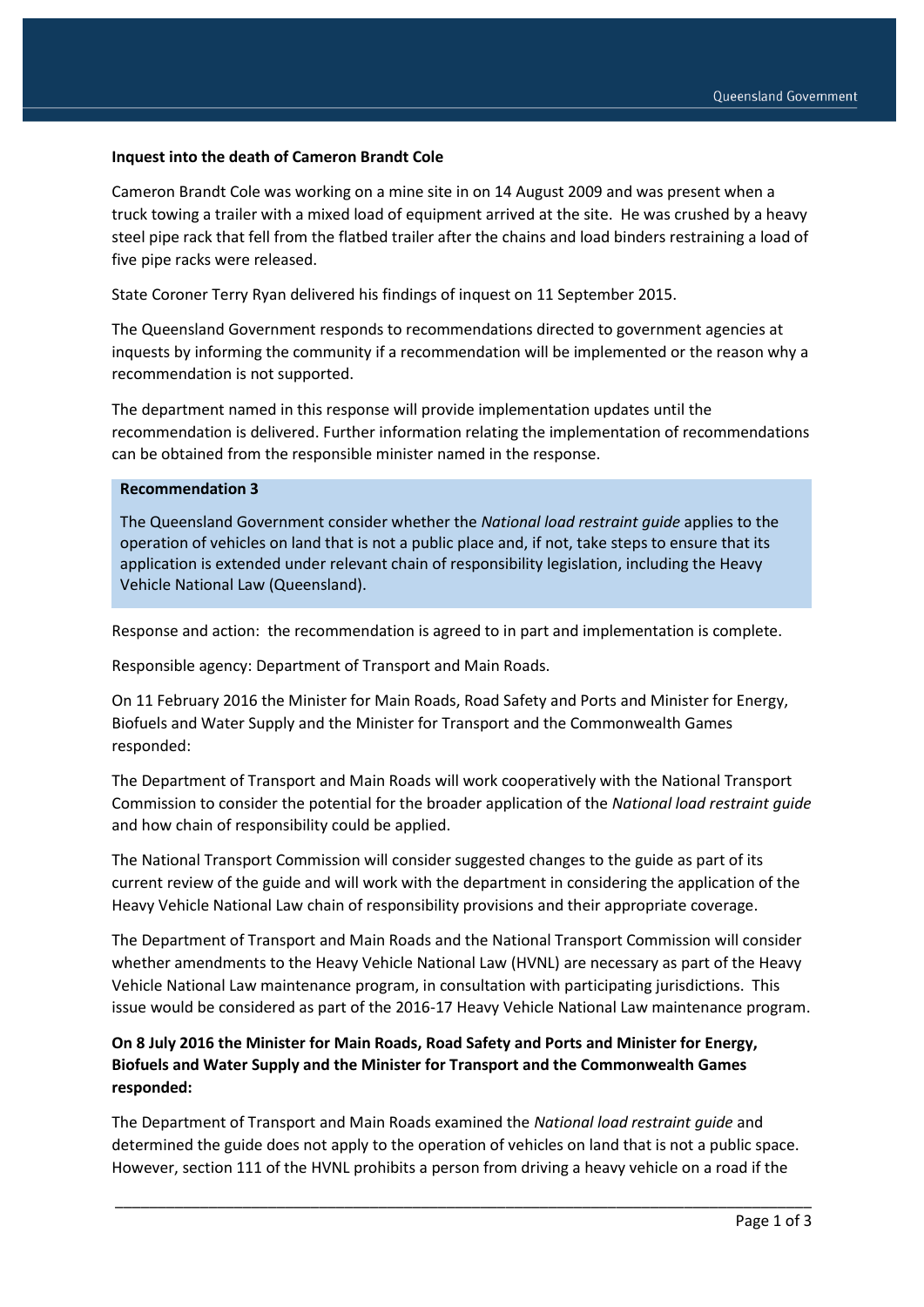heavy vehicle or its load do not comply with the loading requirements applying to the vehicle. If an offence against section 111 is committed, chain of responsibility parties listed under section 183(2), such as employers, consignors and loaders, are also taken to have committed an offence unless they can demonstrate they have taken reasonable steps to prevent the offence. While the *National load restraint guide* does not extend to areas that are not a public place, drivers, operators and other parties also have obligations under workplace health and safety legislation that extends to places other than roads.

The Queensland Government is taking steps to ensure that chain of responsibility provisions under the HVNL are strengthed. On 7 April 2016 the Transport and Infrastructure Senior Officials' Committee (TISOC) endorsed amendments to the HVNL relating to chain of responsibilities requirements and obligations. In particular, the HVNL Amendment Bill 2016 introduces a primary duty of care on parties in the chain of responsibility to ensure so far as is reasonably practicable, the safety of the party's transport activities relating to the vehicle. The amendments to the HVNL focuses the attention of those involved in transport operations on establishing and maintaining culture and systems that are safe. This will enhance the general safety obligations under the HVNL.

The National Transport Commission is undertaking a comprehensive review of the load restraint guide to ensure it remains contemporary, nationally consistent, efficient, effective and aligned with agreed policy.

Transport and Infrastructure Council consideration of the load restraint guide is delayed from November 2016 to May 2017. This remains in line with commitments to finalise the *National load restraint guide* in 2017.

# **On 14 May 2017 the Minister for Main Roads, Road Safety and Ports and Minister for Energy, Biofuels and Water Supply responded:**

The Heavy Vehicle National Law and Other Legislation Amendment Bill 2016, containing amendments aligning chain of responsibility provisions with work health and safety principles, was introduced into the Queensland Parliament in September 2016.

The National Transport Commission will present recommendations of the *Load restraint guide* review for consideration by ministers at the November 2017 Transport and Infrastructure Council meeting. It is expected that the revised *Load restraint guide* will be finalised and released in early 2018.

The implementation of the national chain of responsibility provisions in the Heavy Vehicle National Law and Other Legislation Amendment Bill 2016 are anticipated for implementation in mid-2018.

## **On 26 February 2018 the Minister for Transport and Main Roads responded:**

No further action has been taken since this recommendation was last updated, pending enactment of the amendments which align the chain of responsibility provisions with work health and safety principles. Enactment of these amendments is expected to occur in mid-2018.

## **On 26 February 2019 the Minister for Transport and Main Roads responded:**

The *Load restraint guide 2018* and the *Load restraint guide for light vehicles 2018* were released on the National Transport Commission [website](https://www.ntc.gov.au/heavy-vehicles/safety/load-restraint-guide/) in February 2018. They are practical guides for ensuring load restraints are fit for purpose and that safe loading practices are implemented in compliance with the law.

\_\_\_\_\_\_\_\_\_\_\_\_\_\_\_\_\_\_\_\_\_\_\_\_\_\_\_\_\_\_\_\_\_\_\_\_\_\_\_\_\_\_\_\_\_\_\_\_\_\_\_\_\_\_\_\_\_\_\_\_\_\_\_\_\_\_\_\_\_\_\_\_\_\_\_\_\_\_\_\_\_\_